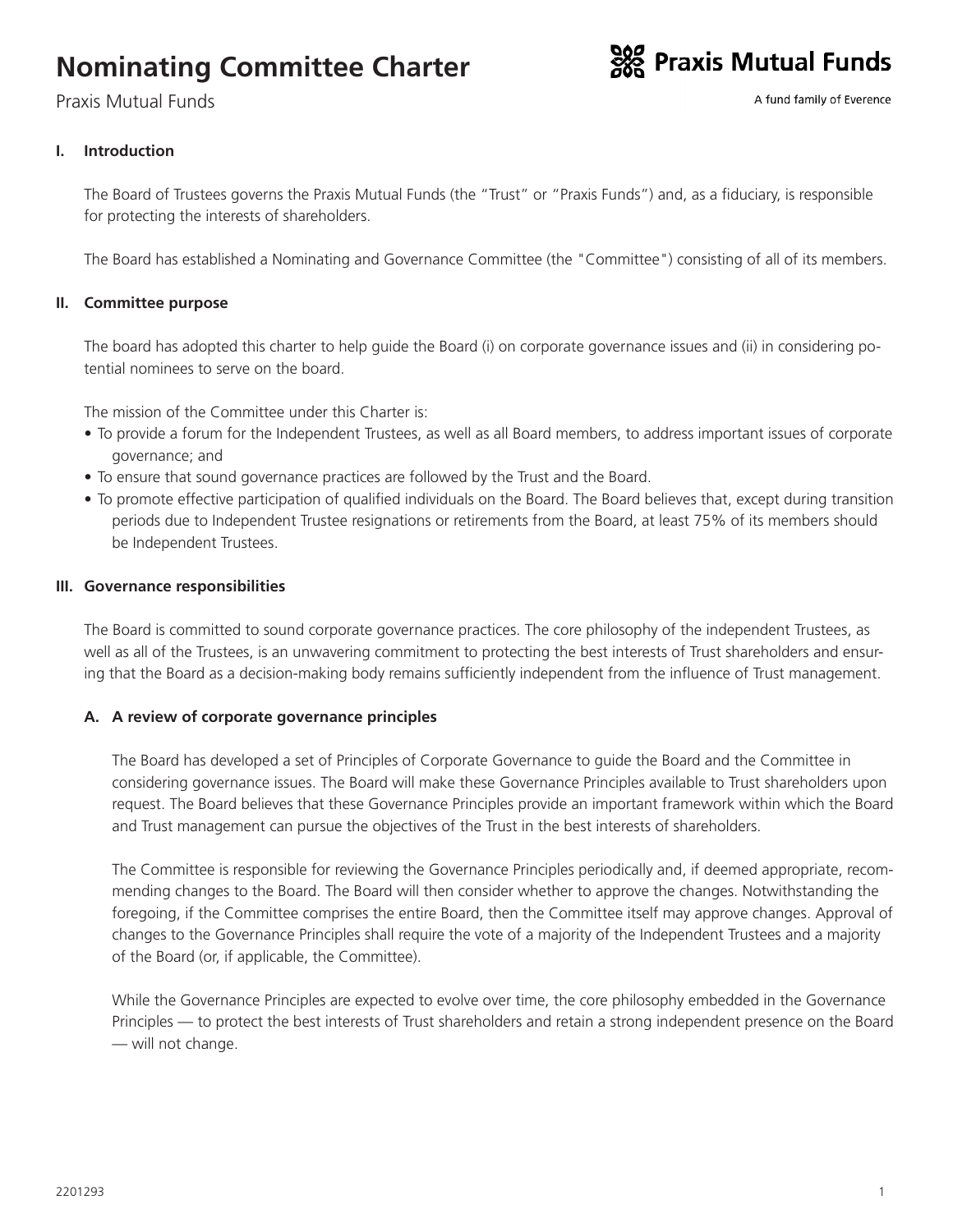#### **B. Other corporate governance responsibilities**

The Committee is also responsible for evaluating the performance of the Board and the Trust in light of the Governance Principles, considering whether improvements or changes are warranted, making recommendations for any necessary or appropriate changes, and taking other appropriate actions consistent with this Charter.

#### **IV. Responsibilities for Trustee nominations**

The Independent Trustees on the Committee ("Independent Members") are exclusively responsible for identifying, evaluating the qualifications of, and nominating all persons for appointment or election as Trustees of the Trust, in accordance with the criteria listed in Appendix A. Candidates may be identified by the Independent Members, the Committee, management or Trust shareholders. In addition, the Independent Members may seek input from Management Trustee Committee members, if any, although all determinations by the Committee with regard to the selection and nomination of Trustee candidates shall be made exclusively by the Independent Members.

#### **A. Independent Trustee canidates**

The Independent Members are responsible for nominating Independent Trustee candidates for approval by the existing Independent Trustees. In connection with that responsibility, the Independent Members are also responsible for: (1) identifying potential Independent Trustee candidates, (2) evaluating the qualifications of potential Independent Trustee candidates, including their status as independent, and (3) selecting Independent Trustee candidates for nomination.

#### **B. Management candidates**

The Independent Members are responsible for nominating Management Trustee candidates for approval by the existing Board members. The CEO of Everence will be responsible for coordinating or otherwise facilitating the process by which any other Management Trustee candidates are identified for consideration by the Independent Members. The Independent Members will look to the CEO of Everence or his/her designee to produce background and other reference materials necessary for the Independent Members to consider Management Trustee candidates. The Chief Executive Officer of Everence may, but is not required, to serve as a Management Trustee, subject to the approval of the Independent Members, the Committee and the Board.

#### **C. Candidates recommended by shareholders**

The Independent Members will consider Independent Trustee candidates recommended by shareholders of the Trust. The Independent Members will evaluate shareholder Trustee candidates using the same criteria applied to other Independent Trustee candidates, along with several additional requirements listed in Appendix A.

## **D. Evaluation of candidates**

In evaluating a candidate's qualifications for Board membership, the Independent Members will consider factors which it determines are relevant, such as those listed in Appendix A. Candidates will be expected to assist the Independent Members with its diligence, and will likely be required to complete an eligibility questionnaire to assist the Independent Members in assessing a candidate's qualifications as a potential Trustee. The Committee will determine in its sole discretion whether to nominate a candidate to serve on the Board and the Independent Members determinations will be final.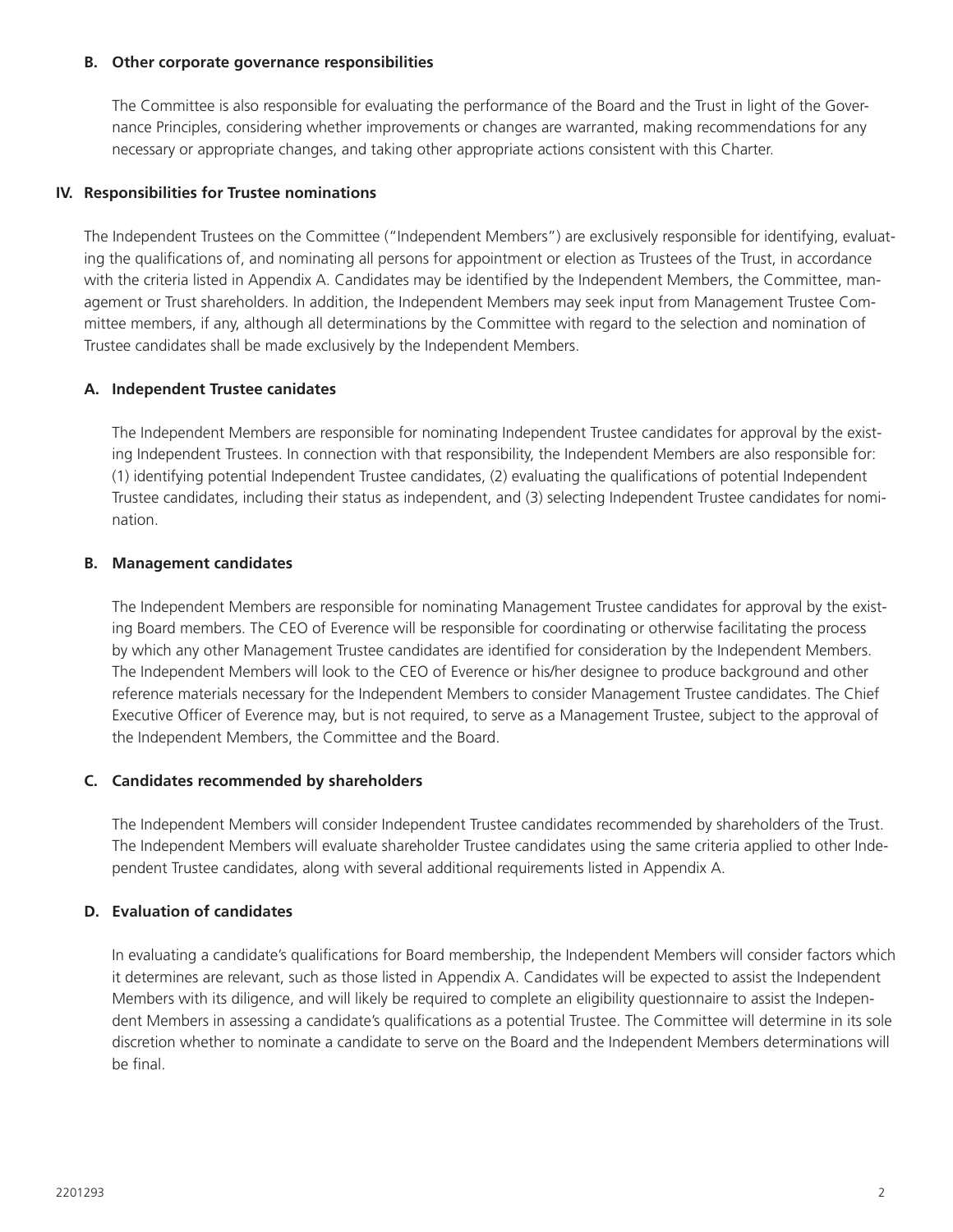#### **E. Board approval of nominees**

Once the Independent Members have selected and nominated a person for election or appointment as a Trustee of the Trust, there will be a vote at a meeting of the Board to approve or reject the nominee. The full Board of Trustees will vote on nominees nominated by the Independent Members to serve as Management Trustees. The Independent Trustees on the Board will vote on nominees nominated by the Independent Members to serve as Independent Trustees.

#### **F. Assistance of President of the Trust**

The President of the Trust, although not a member of the Committee, will assist the Committee at the Committee's request.

#### **V. Committee membership**

All current Trustees are eligible to serve on the Committee. The Chairperson shall be an Independent Trustee. The members and the Chairperson of the Committee will be appointed by the Independent Trustees on the Board. Members of the Committee will serve at the pleasure of the Independent Trustees.

#### **VI. Meetings**

The Committee will meet as called by the Committee Chairperson. A majority of the Committee will constitute a quorum. Actions requiring approval of the Committee will be by a majority of the current number of Committee members. Actions requiring approval solely by the Independent Members will be by a majority of the current number of Independent Members. Every act done or decision made by the Committee members present at a meeting duly held at which a quorum is present will be regarded as an act of the Committee or the Independent Members or both, as applicable.

#### **IV. Miscellaneous**

#### **A. Appropriate resources**

The Committee will have the resources and authority appropriate to discharge its responsibilities, including authority to retain special counsel, third-party service providers, and other experts or consultants at the expense of the Trust.

#### **B. Review and consideration of the charter**

The Committee will review this Charter periodically, and will recommend any changes to the Board for approval. Board approval is required for initial adoption and any material changes to this Charter. Notwithstanding the foregoing, if the Committee comprises the entire Board, then the Committee itself may approve the initial adoption or any material changes (or both) to this Charter. Actions to adopt and amend this Charter shall require the vote of a majority of the Independent Trustees and a majority of the Board (or, if applicable, the Committee).

Effective: Nov. 11, 2017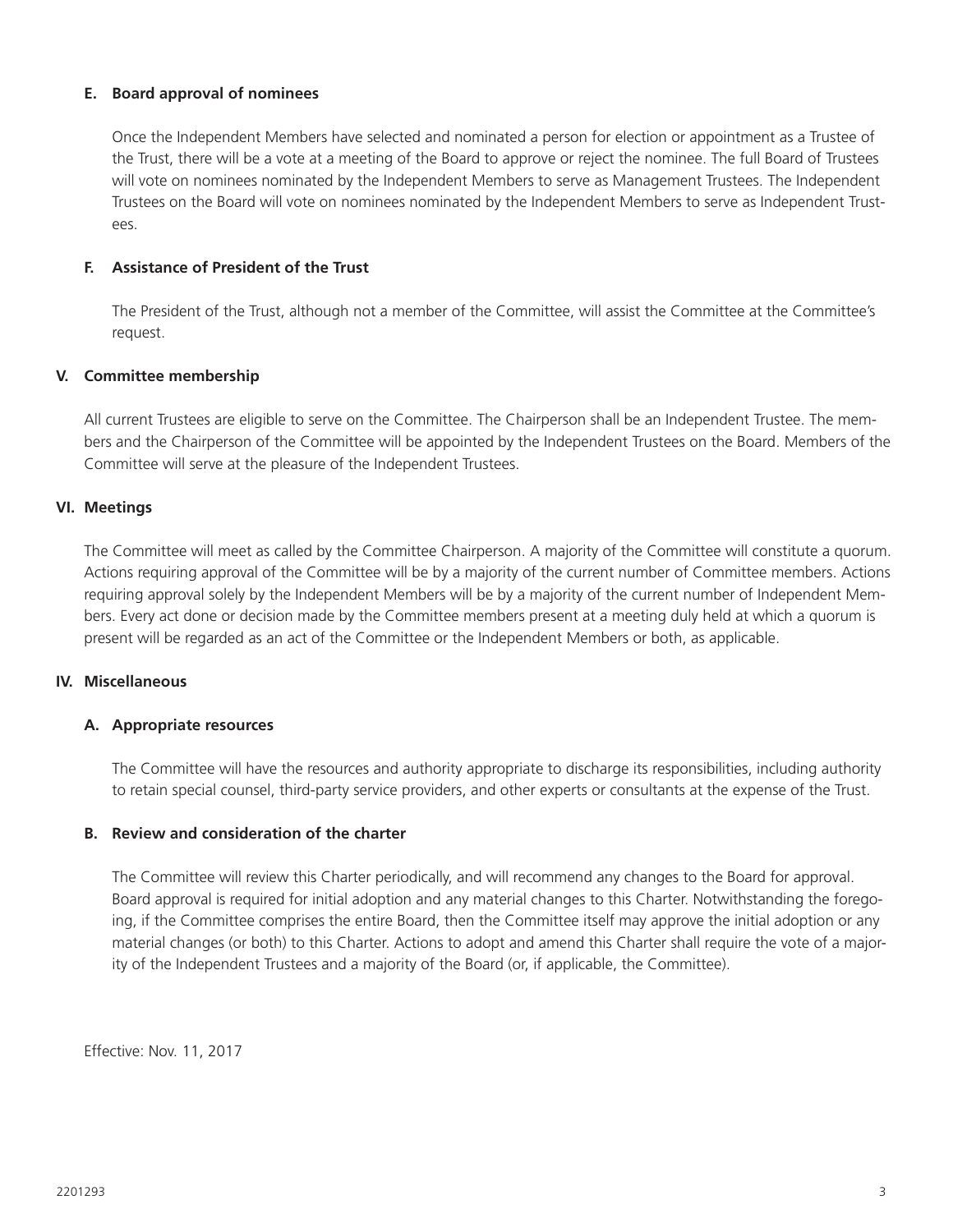#### Appendix A

# **Statement of Policy on Criteria for Identifying and Selecting Trustee Candidates**

This Statement of Policy reflects the Independent Trustees' views on appropriate criteria to assist in evaluating Trustees of the Trust for future vacancies. It does not contain an exhaustive list and is not intended to serve as a set of absolute requirements. Rather, these are guidelines that the Committee will use as a starting point for evaluating the qualifications of potential Trustee candidates.

## **I. Criteria for independent and management trustee candidates**

- Willingness to invest in and advocate for the Praxis Funds: The Praxis Funds are differentiated in the market by their Stewardship Investing Philosophy. Trustees, as fiduciaries and stewards of the Funds, are expected to hold values aligned with the Funds and be willing to support and advocate for the Praxis Stewardship Investing Philosophy.
- Demonstrated personal integrity.
- Demonstrated sound business judgment.
- Demonstrated involvement in community, charitable or other activities consistent with the Praxis Stewardship Investing Philosophy.
- Employed in a capacity that is not inconsistent with the Praxis Stewardship Investing Philosophy.
- Demonstrated experience on other institutional oversight bodies having similar responsibilities to those of a mutual fund's board, including experience with corporate governance issues and standard business practices.
- Demonstrated professional experience through business or academics.
- Skill sets and/or categories of experience that complement the skills and expertise of the existing Board members.
- Experience with management, technical, financial or regulatory issues. Adequate financial or accounting knowledge to be of use in the complicated financial environment in which mutual funds operate.
- Availability and commitment to perform his or her responsibilities on the Board, including regularly attending Board and applicable Committee meetings. Does not serve as a director or trustee of another mutual fund complex in a manner that would compromise his or her ability to serve on this Board in the interests of Praxis Fund shareholders.

#### **II. Additional criteria for independent trustee candidates**

- Not an "interested person" of the Trust in accordance with applicable legal requirements. Those requirements, which originate in Section 2(a)(19) of the Investment Company Act, are summarized in the Independence Checklist for Potential Independent Trustees, which is included as Appendix B.
- Independent (that is, not an "interested person" of the Trust) in terms of both the letter and spirit of the law.
- The ability to act independently in fact with respect to the Trust and its affiliates and others in order to protect and advance the interests of the funds and fund shareholders.

#### **III. Procedures and requirements for independent trustee candidates recommended by shareholders**

#### **A. Requirements for nominees**

In addition to the criteria in Sections I and II, Independent Trustee candidates recommended by shareholders must meet the following additional requirements:

- The candidate may not be the nominating shareholder, a member of the nominating shareholder group, or a member of the immediate family of the nominating shareholder or any member of the nominating shareholder group.
- The candidate may not be an executive officer, director (or person performing similar functions) of the nominating shareholder or any member of the nominating shareholder group, or of an affiliate of the nominating shareholder or any such member of the nominating shareholder group.
- Neither the candidate nor any member of the candidate's immediate family may be currently employed or employed within the last year by any nominating shareholder entity or entity in a nominating shareholder group.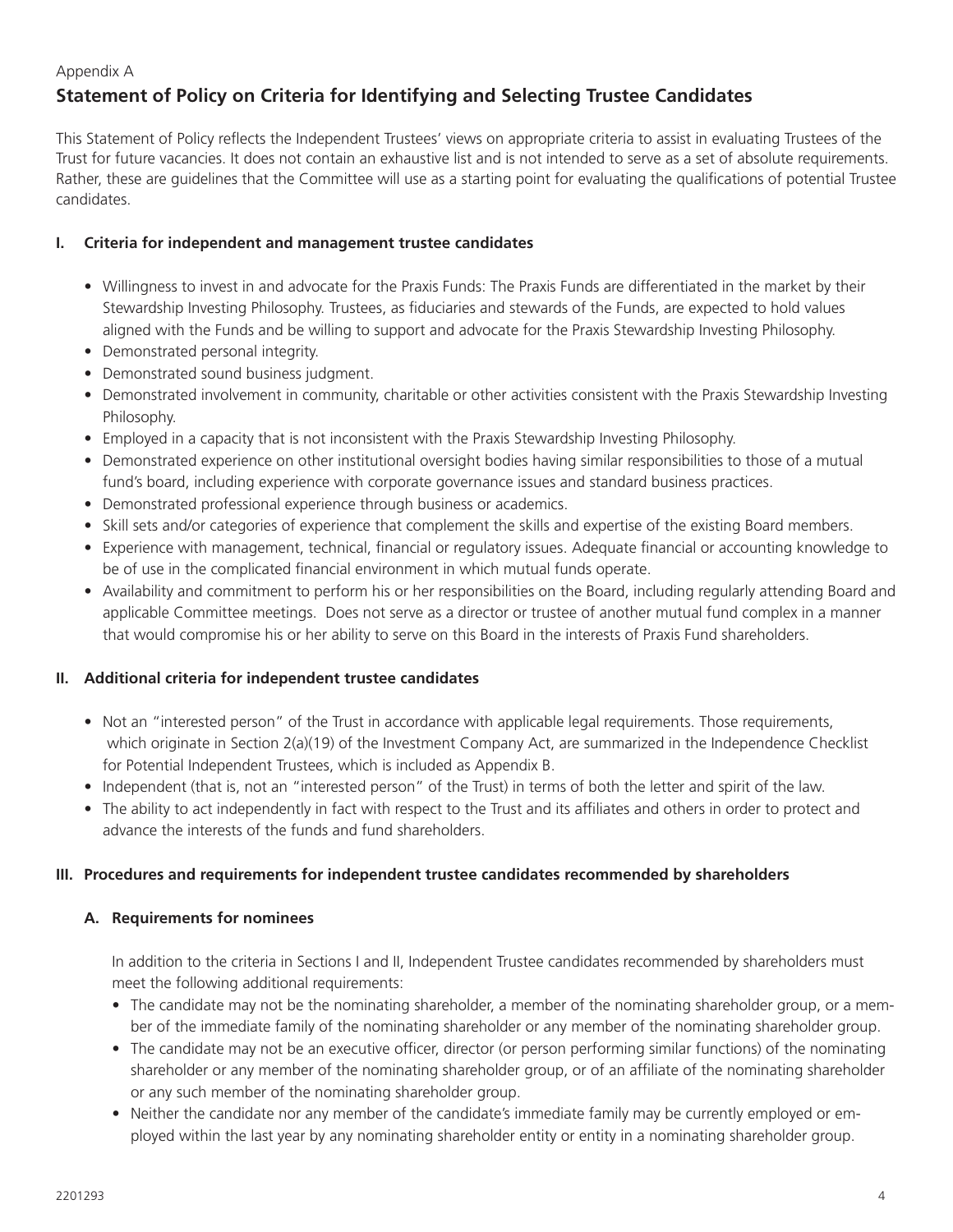- Neither the candidate nor any immediate family member of the candidate is permitted to have accepted directly or indirectly, during the year of the election for which the nominee's name was submitted, during the immediately preceding calendar year, or during the year when the candidate's name was submitted, any consulting, advisory, or other compensatory fee from the nominating shareholder or any member of a nominating shareholder group.
- The candidate may not control (as "control" is defined in the 1940 Act) the nominating shareholder or any member of the nominating shareholder group (or in the case of a holder or member that is a fund, an interested person of such holder or member as defined by Section 2(a)(19) of the 1940 Act).

#### **B. Requirements for nominating shareholder or shareholder group**

The nominating shareholder or shareholder group must also meet the following requirements:

- Any shareholder or shareholder group submitting a candidate must beneficially own, either individually or in the aggregate, more than 5% of the Trust's securities that are eligible to vote at the time of submission of the candidate and at the time of the annual meeting where the candidate may be elected. Each of the securities used for purposes of calculating this ownership must have been held continuously for at least two years as of the date of the submission. In addition, such securities must continue to be held through the date of the meeting. The nominating shareholder or shareholder group must also bear the economic risk of the investment and the securities used for purposes of calculating the ownership cannot be held "short."
- The nominating shareholder or shareholder group must also submit a certification which provides the number of shares which the person or group has (i) sole power to vote or direct the vote; (ii) shared power to vote or direct the vote; (iii) sole power to dispose or direct the disposition of such shares; and (iv) shared power to dispose or direct the disposition of such shares. In addition, the certification will provide that the shares have been held continuously for at least 2 years.

#### **C. Making a submission**

The names of shareholder candidates must be submitted to the Trust's Secretary or any member of the Committee in writing at the address of the Trust. Sufficient background information about the candidate also must be provided to enable the Committee to assess the candidate's qualifications in light of the Committee's selection guidelines. Sufficient information about the submitting shareholder or shareholder group must also be provided to enable the Committee to assess its qualifications to make the submission.

The submission to the Trust's Secretary or Committee member must include:

- the shareholder's (or shareholder group's) contact information and the number of Trust shares owned by the shareholder (or shareholder group);
- the candidate's contact information and the number of Trust shares owned by the candidate;
- all information regarding the candidate that would be required to be disclosed in solicitations of proxies for elections of trustees required by Regulation 14A of the Securities Exchange Act of 1934; and
- a notarized letter executed by the candidate, stating his or her intention to serve as a nominee and be named in the Trust's proxy statement, if nominated by the Board, and to be named as a trustee if so elected.

Shareholders recommending candidates must comply with these requirements at the time of submitting their candidate.

#### **D. Limitations and deadlines**

A nominating shareholder or shareholder group may not submit more candidates than the number of Board vacancies. The Committee will consider all candidates whose names are submitted by qualifying shareholders a reasonable time in advance of when the Committee makes its nominations. If shareholders will be asked to elect nominees, the candidate information must be submitted a reasonable time in advance of the scheduled shareholder meeting.